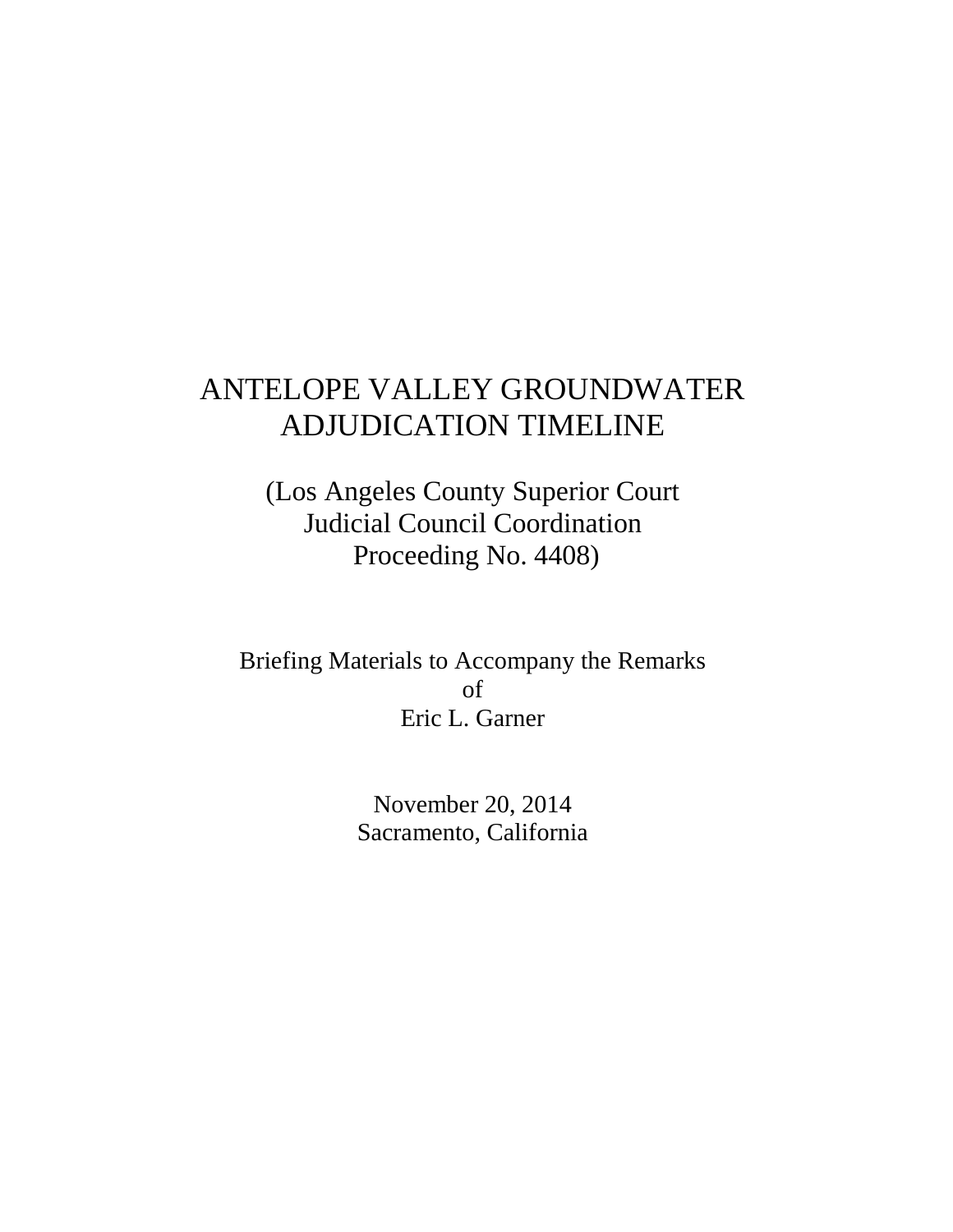## **WHERE WILL THE CASE BE DECIDED AND WHO WILL DECIDE IT?**

### **(1999-2005)**

- **October 29, 1999** Diamond Farming Company ("Diamond Farming") files a complaint in Riverside County Superior Court. Diamond Farming's complaint names as defendants the City of Lancaster, Palmdale Water District, Antelope Valley Water Company, Palm Ranch Irrigation District, Quartz Hill Water District, Rosamond Community Services District, and Mojave Public Utility District.
- **February 22, 2000** Diamond Farming files another complaint in the Riverside County Superior Court (Case No. RIC 344468). The two Diamond Farming actions were subsequently consolidated.
- **January 25, 2001** Wm. Bolthouse Farms, Inc. ("Bolthouse") files a complaint in Riverside County Superior Court against the same entities, as well as Littlerock Creek Irrigation District and Los Angeles Waterworks Districts Nos. 37 and 40 (Case No. RIC 353840).

The Diamond Farming and Bolthouse complaints allege that unregulated pumping by these named public agencies (collectively the Public Water Suppliers) has irreparably harmed Diamond Farming and Bolthouse's rights to produce Groundwater from the Antelope Valley Groundwater Basin, and interfered with their rights to put that Groundwater to reasonable and beneficial uses on property they own or lease. Diamond Farming and Bolthouse's complaints seek a determination of their water rights and to quiet title.

- **2001** The Diamond Farming and Bolthouse actions are consolidated in the Riverside County Superior Court.
- **August 2002** Phase 1 trial commences in the Riverside County Superior Court in front of Commissioner Ettinger to determine the geographic boundary of the area to be adjudicated. That Phase 1 trial was not concluded.
- **March 4, 2003** Commissioner Ettinger signs a stipulation to continue the Final Status Conference to October 3, 2003 to allow the parties to mediate by September 15, 2003. The Stipulation provides for a trial continuance from April 14, 2003 to January 5, 2004.
- **July 22 24, 2003** The parties participated in mediation in front of retired Judge Simmons.
- **October 3, 2003** The parties attended a Post-Mediation/Status Conference. The Court set a Trial Management Conference for November 14, 2003, and a trial date of February 17, 2004.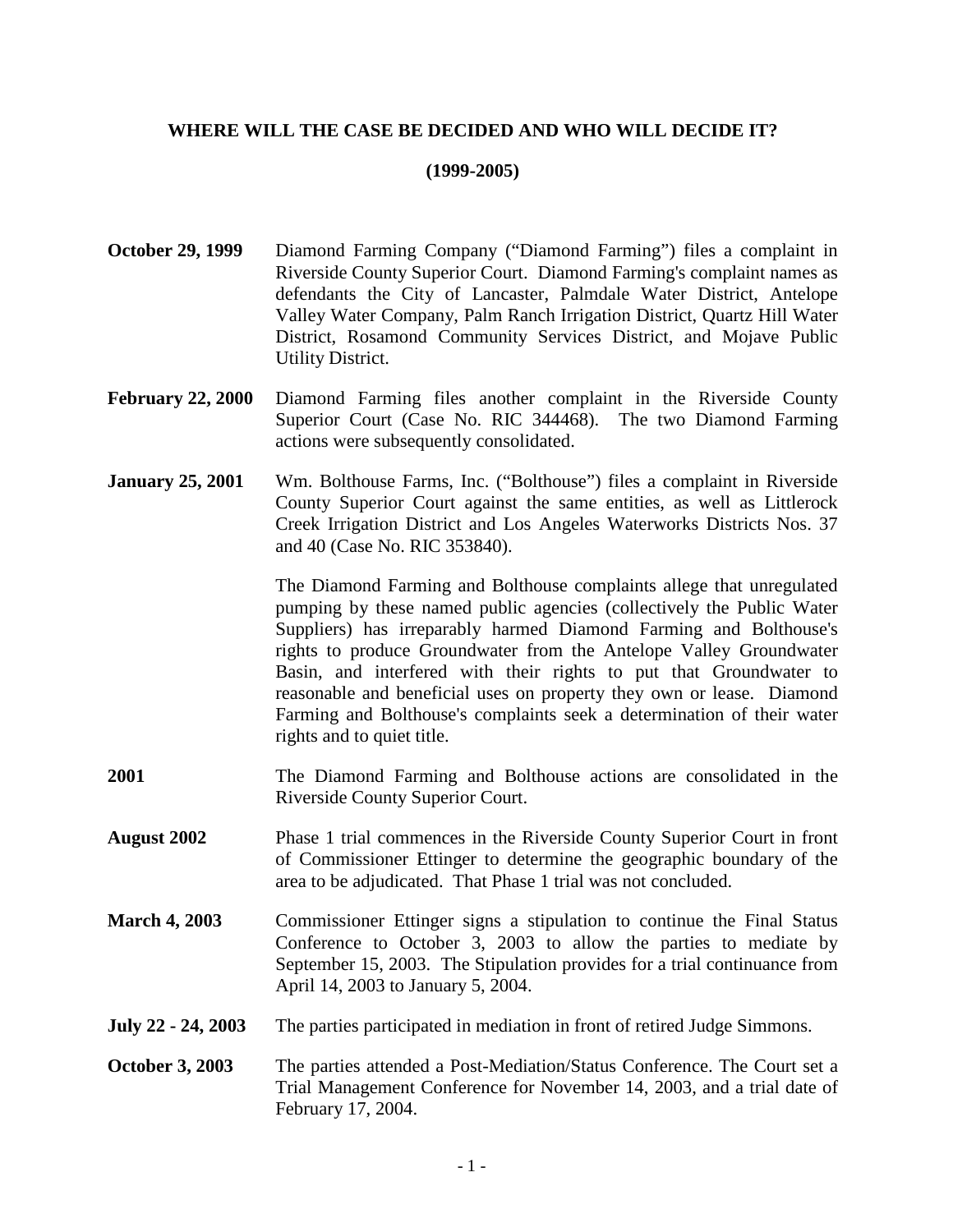- **November 14, 2003** The Court grants Bolthouse's request to file a Second Amended Complaint.
- **February 12, 2004** Counsel and principals met for settlement discussions and to discuss case status. The Court continued the Trial Management Conference from February 23, 2004 to May 14, 2004 and reassigned the case to Judge Cunnison because of the Commissioner's reassignment to Probate.
- **March 2004** Counsel for District No. 40 files 170.6 challenge to Judge Cunnison. The case was reassigned to Judge Holmes who recused himself for a conflict of interest. The case was assigned to Judge Tranbarger who held status conferences throughout 2004.

**November 29 and** District No. 40 ("District No. 40") files identical complaints in Los **December 2004** Angeles and Kern County to begin a general Groundwater adjudication for the Basin. District No. 40's complaints sought a judicial determination of the respective rights of the parties to produce Groundwater from the Basin.

- **December 30, 2004** District No. 40 petitions the Judicial Council of California for coordination of the actions.
- **June 17, 2005** The Judicial Council of California grants the petition and assigns the "Antelope Valley Groundwater Cases" (Judicial Council Coordination Proceeding No. 4408) to the Santa Clara County Superior Court Case No. 1-05-CV-049053 (Hon. Jack Komar).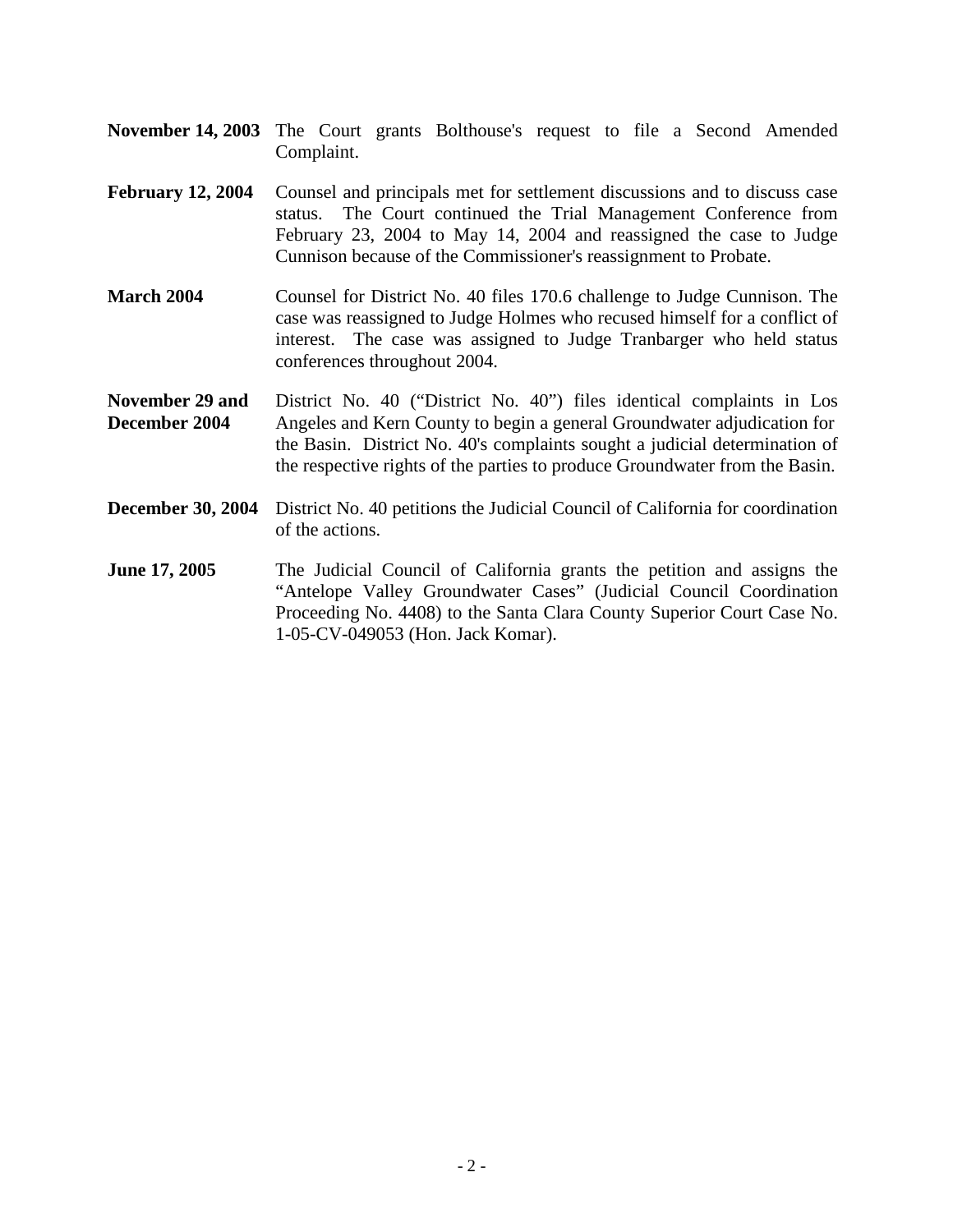# **WHAT WILL BE DECIDED, WHO WILL BE IN THE CASE, AND SERVICE**

#### **(2005 – 2009)**

- **2005-2006** The Court requests that District No. 40 refile its complaint as a first amended cross-complaint in the coordinated proceedings. In response numerous parties filed cross-complaints seeking various forms of relief.
- **August 30, 2006** Antelope Valley-East Kern Water Agency ("AVEK") files a crosscomplaint seeking declaratory and injunctive relief and claiming overlying rights and rights to pump the supplemental yield attributable to return flows from State Water Project water imported to the Basin.
- **January 11, 2007** Rebecca Lee Willis files a class action complaint in the Los Angeles County Superior Court on behalf of non-pumping overlying property owners. The Willis Class now consists of approximately 70,000 property owners who have not pumped groundwater.
- **June 20, 2007** The Court orders District No. 40 to finalize service of these parties and to serve newly-identified owners of 100 acres or more.
- **June 2, 2008** Richard A. Wood files a class action complaint on behalf of a class of small property owners. The Wood Class was certified on September 2, 2008. The Wood Class consists of approximately 3,800 property owners who pump less than 25 acre feet a year.
- **October 6, 2008** The Court conducted a Phase 2 trial to decide claims of sub-basins or separate basins within the Basin. The Phase 2 trial began on October 6, 2008 and ended on November 7, 2008. The court held that all parties and areas should remain in the action.
- **End of 2008 2009** Court-ordered class notice for the non-pumper Willis Class was mailed to over 73,000 property owners.

The Court-ordered class notice sent to an estimated 10,000 members of the Wood Class and personal service completed on landowners owning 100 acres or more of land or who report groundwater use of at least 25 acrefeet of water, and on 25 mutual water companies that operate in the Basin.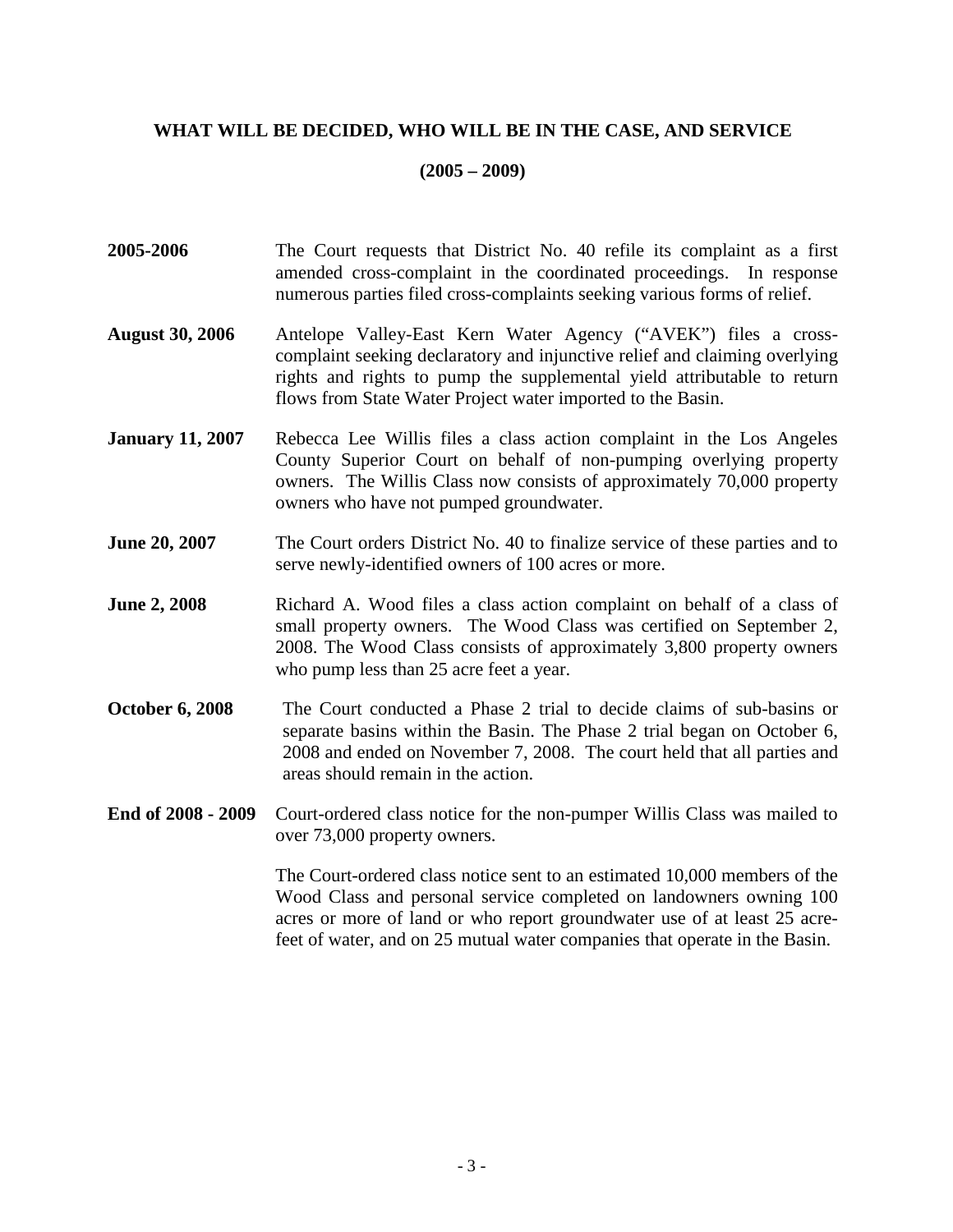# **DETERMINATION OF RIGHTS IN THE BASIN**

# **(2010 – 2014)**

| 2010 - 2011              | Preparation for and completion of Phase 3 trial on whether the Basin was<br>in overdraft.                                                                                                                            |
|--------------------------|----------------------------------------------------------------------------------------------------------------------------------------------------------------------------------------------------------------------|
| <b>July 13, 2011</b>     | Court's Phase 3 trial decision determines the Basin is in a current state of<br>overdraft and the safe yield is 110,000 acre feet per year.                                                                          |
| <b>May 28, 2013</b>      | The Court begins Phase 4 trial on pumping for calendar years 2011 and<br>2012. The limited duration of the Phase 4 trial was due to the successful<br>efforts of the parties to reach stipulations.                  |
| <b>February 10, 2014</b> | Phase 5 [partial due to settlement talks] (2 days) included claims to return<br>flows from imported State Water Project and the United States<br>Government's claim to a federal reserve right for water uses on its |

properties in the Antelope Valley.